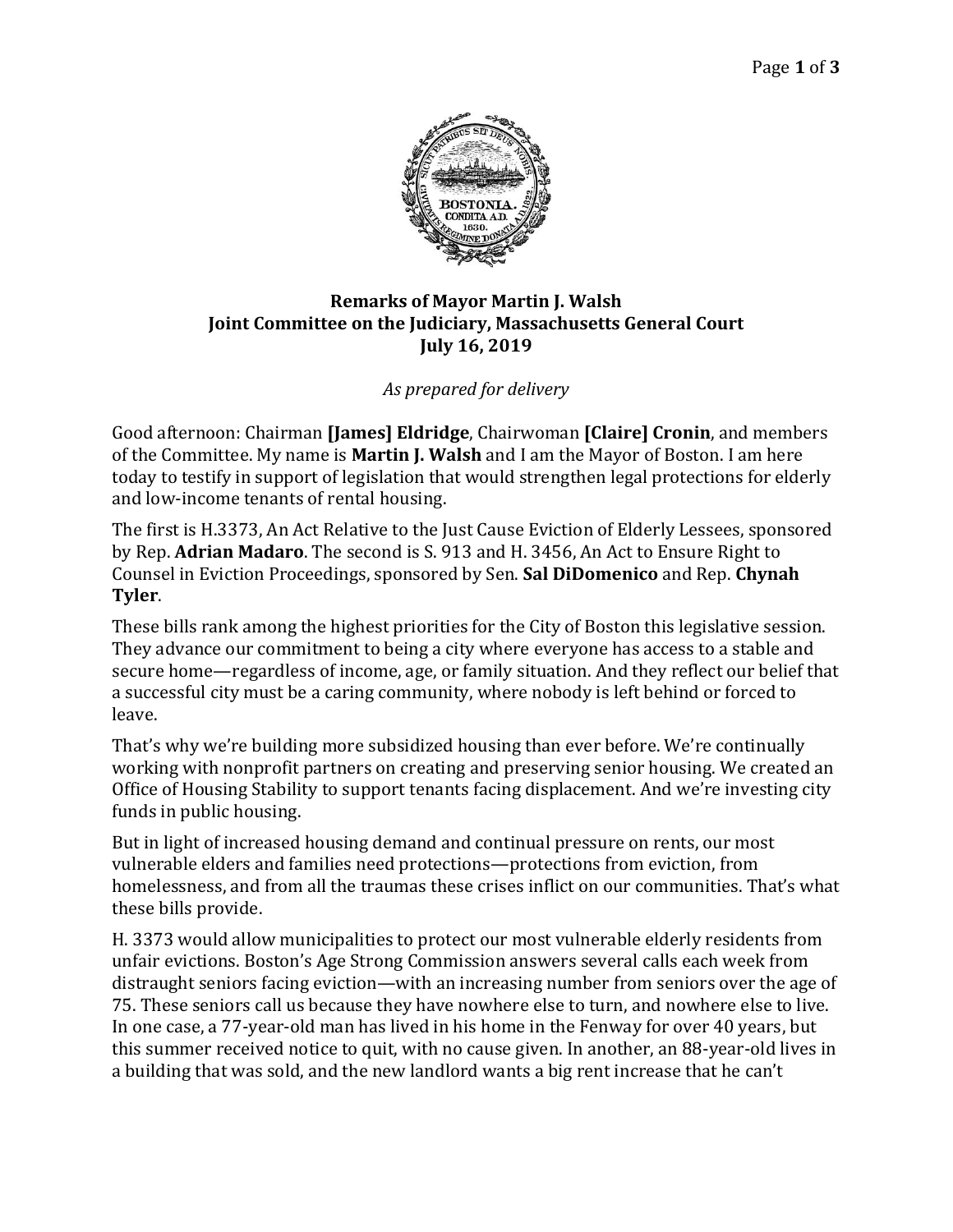possibly afford. This treatment is not acceptable for seniors who spent their lives here and helped build our communities.

Our legislation would provide tenants over the age of 75 with "just cause" protection. This term simply means that landlords must provide a legitimate reason for eviction, such as failure to pay rent, damage to the property, or illegal activity. Landlords could still raise rents each year by as much as five percent. And the bill exempts properties with five or fewer units—because we know that some small property owners are renting at belowmarket rents to long-term elderly tenants. We want to protect those arrangements and we want to protect our most vulnerable seniors.

For the wider population of tenants who face eviction, right-to-counsel legislation would provide much-needed access to justice. It would make legal representation in eviction proceedings a right, just like it is for defendants in criminal cases. If a tenant could not afford their own attorney, one would be appointed for them by the Massachusetts Committee for Public Counsel Services.

This is not about stacking the deck in favor of a tenant—it's about ensuring equal justice under the law. Currently, there is a large imbalance in access to counsel between landlords and tenants. In the most recent data, landlords were represented by counsel in over 58% of cases, while tenants were represented in just eight percent of cases.

That means over 9 out of 10 tenants facing eviction do not have a lawyer present for one of the most life-altering and potentially damaging legal situations they will ever face.

Evidence from other cities, including New York, shows that right-to-counsel reduces evictions and has a positive impact on court efficiency. Counsel can help negotiate mutually beneficial outcomes, such as a payment agreement or an extension of time to find alternative housing.

One recent case came to the attention of our Office of Housing Stability. A tenant had been evicted after 21 years, with no legal representation. He had missed a few hundred dollars of rent—but at the same time, the landlord had failed to repair faulty windows. If he had counsel, they could have argued that these conditions deserved more lenient treatment, and worked out an agreement that helped both sides meet their obligations.

Finally, the cost of providing counsel would be at least partially offset by savings in homeless services. According to a 2014 study, 15% of evicted families and 20% of evicted individuals in Massachusetts wind up in shelter. With up to 43 evictions happening in our state every day, we could save from \$12 to \$35 million on emergency housing and shelter costs annually.

Right to counsel is a significant step, and this legislation would not take it lightly. It calls for a public task force, reporting back to the Legislature on an implementation plan that takes into account recruitment, standards, data sharing, and cost. The right to counsel would not go into effect until two years after the task force's report.

Eviction was once considered an inevitable outcome of poverty. Today, experts like Harvard's **Matthew Desmond** have shown that eviction, in fact, perpetuates poverty and deepens inequality. Evictions disproportionately harm women of color, especially single mothers. They disrupt children's education, health, and social development. They trap